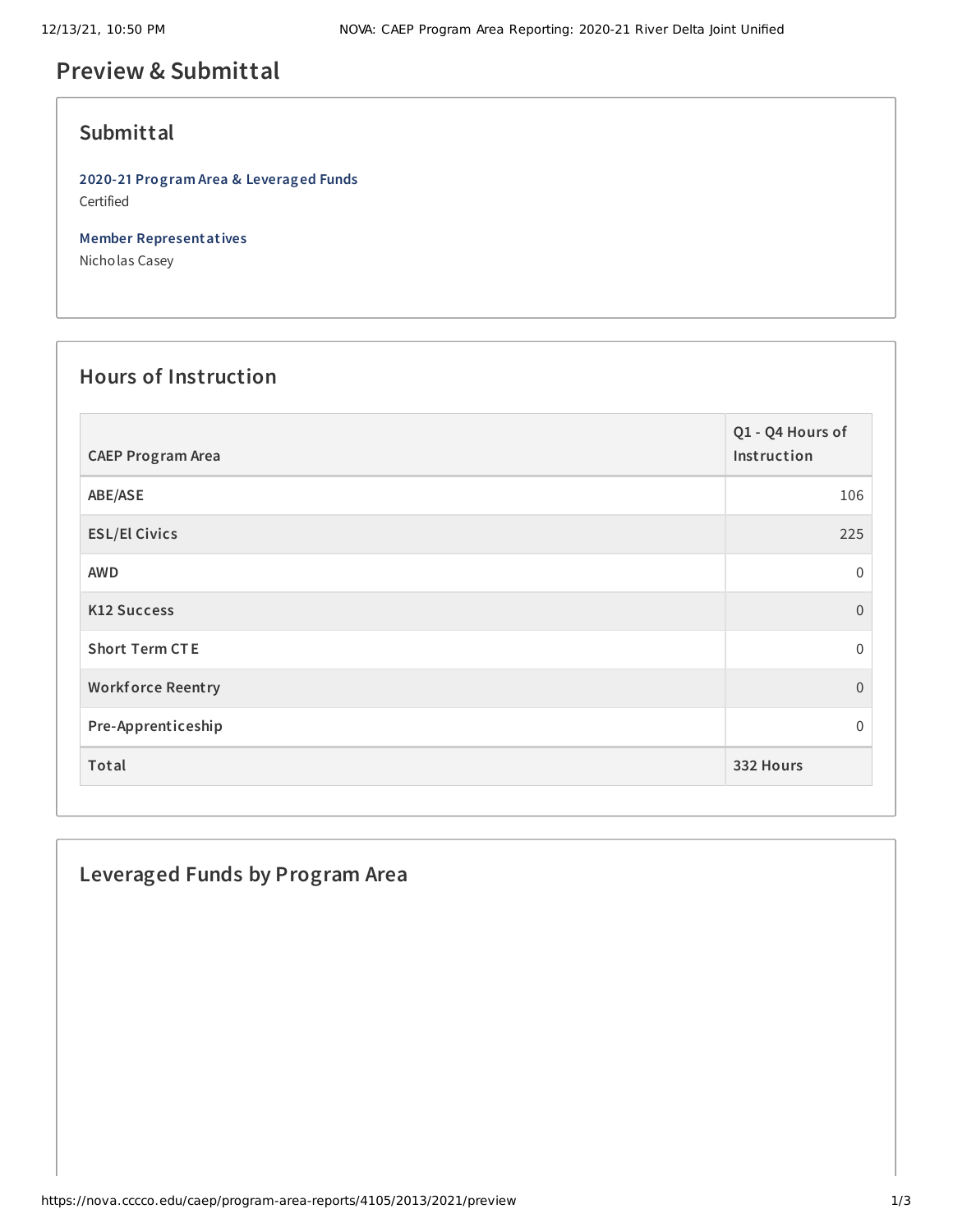| Fund                                         | <b>ABE/ASE</b> | ESL/El<br>Civics | <b>AWD</b> | <b>K12</b><br><b>Success</b> | Short<br>Term<br><b>CTE</b> | Workforce<br>Reentry | Pre-<br>Apprenticeship | Totals   |
|----------------------------------------------|----------------|------------------|------------|------------------------------|-----------------------------|----------------------|------------------------|----------|
| California Adult<br><b>Education Program</b> | \$25,124       | \$53,389         | \$0        | \$0                          | \$0                         | \$0                  | \$0                    | \$78,513 |
| <b>CalWORKs</b>                              | \$0            | \$0              | \$0\$      | \$0                          | \$0                         | \$0                  | \$0                    | \$0      |
| NonCredit                                    | \$0            | \$0              | \$0        | \$0                          | \$0                         | \$0                  | \$0                    | \$0      |
| <b>Perkins</b>                               | \$0            | \$0              | \$0        | \$0                          | \$0                         | \$0                  | \$0                    | \$0      |
| <b>LCFF</b>                                  | \$0            | \$0\$            | \$0        | \$0                          | \$0                         | \$0                  | \$0                    | \$0      |
| <b>Fees</b>                                  | \$0            | \$0              | \$0        | \$0                          | \$0                         | \$0                  | \$0                    | \$0      |
| K12 Adult Ed Jail<br><b>Funds</b>            | \$0            | \$0              | \$0        | \$0                          | \$0                         | \$0                  | \$0                    | \$0      |
| <b>WIOA II</b>                               | \$0            | \$0              | \$0\$      | \$0                          | \$0                         | \$0                  | \$0                    | \$0      |
| <b>Contracted Services</b>                   | \$0            | \$0\$            | \$0        | \$0                          | \$0                         | \$0                  | \$0                    | \$0      |
| Totals                                       | \$25,124       | \$53,389         | \$0        | \$0                          | \$0                         | \$0                  | \$0                    | \$78,513 |

## **Certification**

**50 Delta Sierra Adult Education Alliance (DSAEA) - Primary Contact**

**Dr. Heather Maloy** CAEP Coordinator/Project Director for DSAEA Regional Transitions [hmaloy@deltacollege.edu](mailto:hmaloy@deltacollege.edu)

**Jeff Dundas School For Adult s** Principal [jdundas@stocktonusd.net](mailto:jdundas@stocktonusd.net)

Appro ved by Dr. Heather Maloy

**12/13/2021 02:50 PM PST**